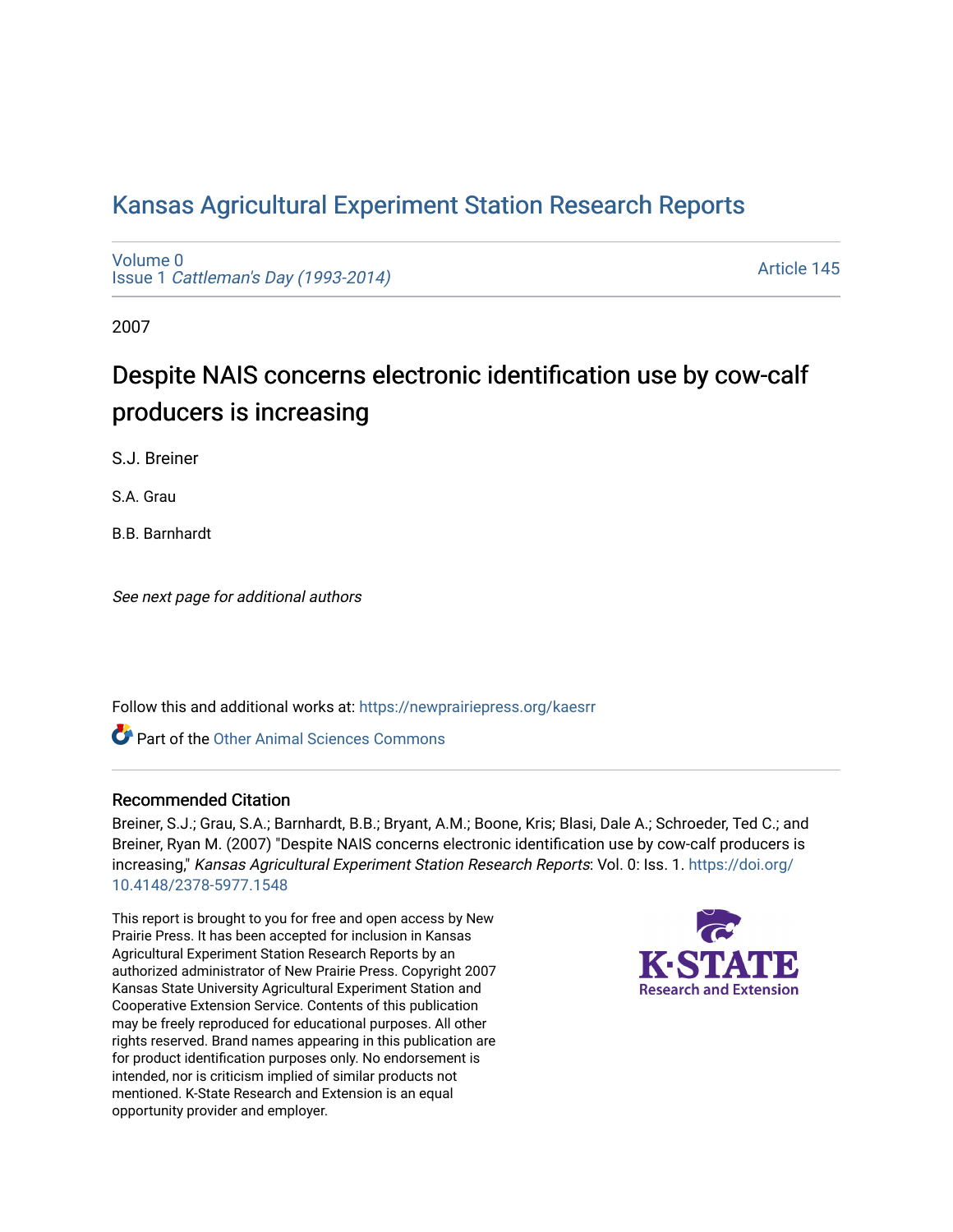### Despite NAIS concerns electronic identification use by cow-calf producers is increasing

#### Abstract

The proposed U.S. National Animal Identification System has generated concerns among producers relative to implementation of the system. Many of these concerns stem from the USDA's Bovine Identification Working Group's recommendations to use electronic Identification Plan Bovine Working Group has recommended radio frequency identification as the technology to individually identify cattle. Understanding and implementing an electronic identification system for cow-calf producers is believed to be one of the greatest challenges of implementing the National Animal Identification System.

#### Keywords

Cattlemen's Day, 2007; Kansas Agricultural Experiment Station contribution; no. 07-179-S; Report of progress (Kansas State University. Agricultural Experiment Station and Cooperative Extension Service); 978; Beef; Cattle; National Animal Identification (NAIS); The U.S. Animal Identification Plan Bovine Working Group

#### Creative Commons License



This work is licensed under a [Creative Commons Attribution 4.0 License](https://creativecommons.org/licenses/by/4.0/).

#### Authors

S.J. Breiner, S.A. Grau, B.B. Barnhardt, A.M. Bryant, Kris Boone, Dale A. Blasi, Ted C. Schroeder, and Ryan M. Breiner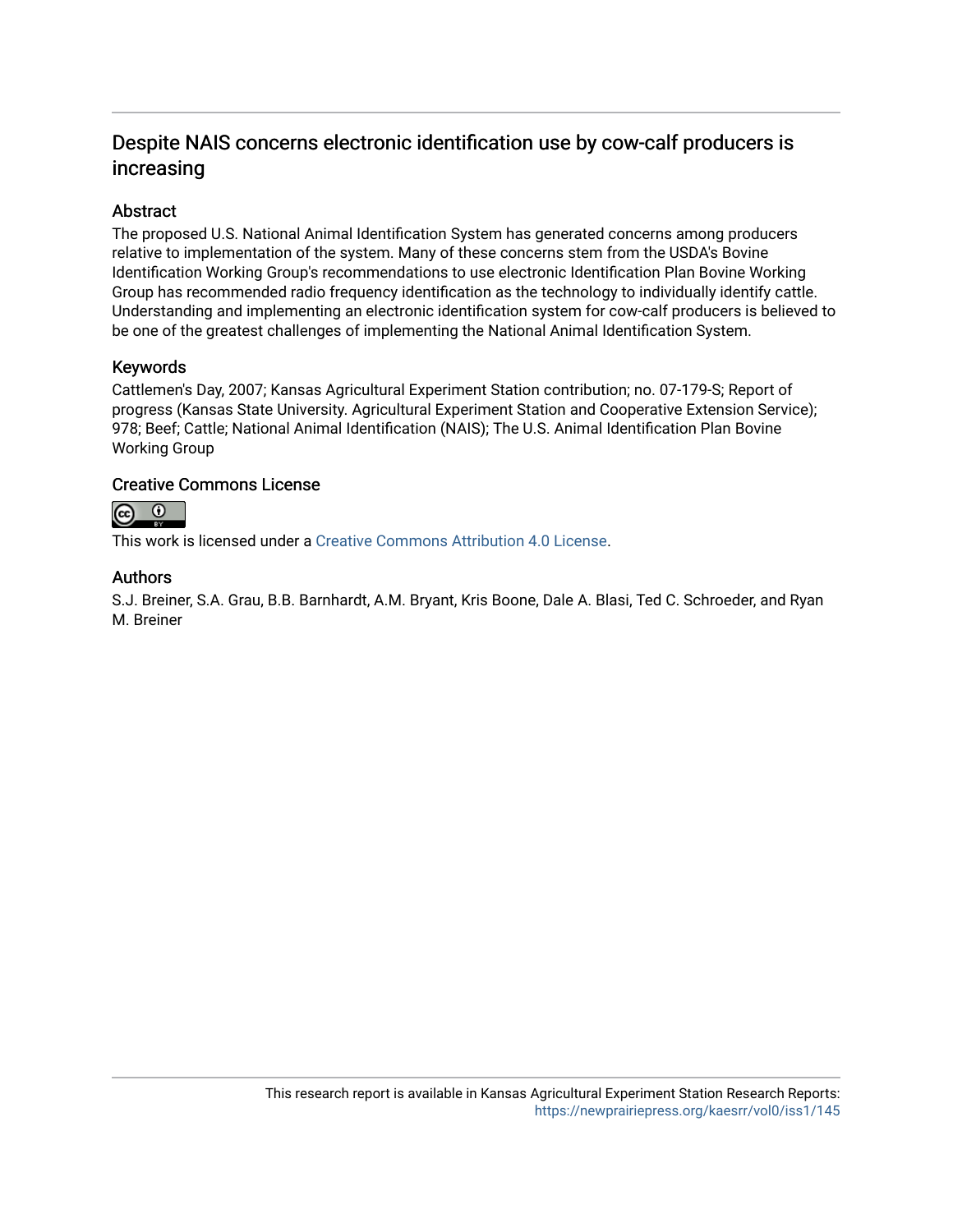#### **DESPITE NAIS CONCERNS ELECTRONIC IDENTIFICATION USE BY COW-CALF PRODUCERS IS INCREASING**

*S. J. Breiner, K. M. Boone, D. A. Blasi, S. A. Grau, T. C. Schroeder, B. B. Barnhardt, R. M. Breiner and A. M. Bryant* 

#### **Introduction**

The proposed U.S. National Animal Identification System has generated concerns among producers relative to implementation of the system. Many of these concerns stem from the USDA's Bovine Identification Working Group's recommendations to use electronic identification. The U.S. Animal Identification Plan Bovine Working Group has recommended radio frequency identification as the technology to individually identify cattle. Understanding and implementing an electronic identification system for cow-calf producers is believed to be one of the greatest challenges of implementing the National Animal Identification System.

#### **Experimental Procedures**

A panel of experts at Kansas State University completed content validity testing of the prepared survey instrument. Participants were selected in the spring of 2006 from a mailing list of cow-calf producers with more than 100 head of cows. *BEEF*® Magazine provided the mailing list and a random sample of 1,000 producers was selected. Three mailings were sent to each participant over a two-month time period. Non-respondents received an additional fourth mailing to further encourage response. Mailings included: 1) pre-notice letter, 2) survey packet and cover letter, 3) postcard thank you/reminder, and 4) replacement questionnaire with monetary incentive. Data were collected by Prism Business Media, Inc., and analyzed by both Prism Business Media, Inc. and Kansas State University.

#### **Results and Discussion**

A total effective mailing of 972 resulted in 522 completed surveys for an effective response rate of 53.7%. Producers from 41 states responded to the survey. 77.8% of respondents were over the age of 45 with an average herd size of 160 head.

Investigators wanted to determine the types of identification systems producers already had in place. While a large majority of producers (94.1%) reported using some type of animal identification system, less than 10% of producers utilized electronic ear tags.

| Table 1: Which of the Following Animal         |  |
|------------------------------------------------|--|
| <b>Identification Systems Do You Currently</b> |  |
| Use?                                           |  |

|                    | Number<br>Reporting | Percent<br>Reporting* |
|--------------------|---------------------|-----------------------|
| Visual ear tag     | 441                 | 84.5%                 |
| <b>Brand</b>       | 293                 | 56.1%                 |
| Tattoo             | 117                 | 22.4%                 |
| Electronic ear tag | 40                  | 7.7%                  |
| Other              | 22                  | 4.2%                  |
| None               | 25                  | 4.8%                  |
| No answer          | 6                   | 1.1%                  |

\*Percents may reflect multiple answers.